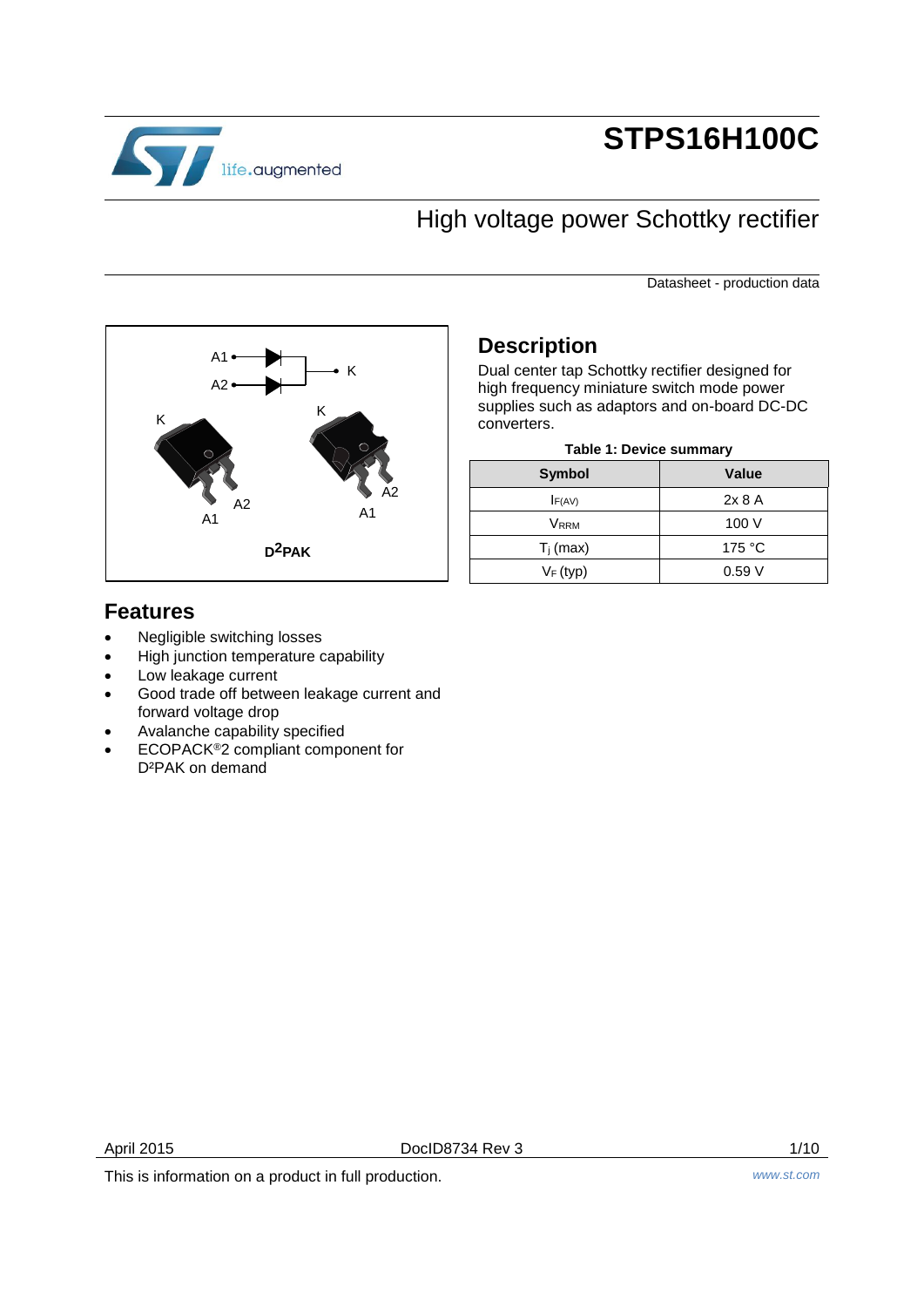### **1 Characteristics**

<span id="page-1-3"></span>**Table 2: Absolute ratings (limiting values, per diode, at 25 °C, unless otherwise specified)**

| Symbol                | <b>Parameter</b>                           | Value                               | Unit      |                 |    |
|-----------------------|--------------------------------------------|-------------------------------------|-----------|-----------------|----|
| <b>VRRM</b>           | Repetitive peak reverse voltage            |                                     |           | 100             | V  |
| I <sub>F(RMS)</sub>   | Forward rms current                        |                                     |           | 30              | A  |
|                       | Average forward current $\delta$ = 0.5,    | $T_c = 165 °C$                      | Per diode | 8               |    |
| IF(AV)<br>square wave | $T_c = 160 °C$                             | Per device                          | 16        | A               |    |
| <b>IFSM</b>           | Surge non repetitive forward<br>current    | $tp = 10$ ms sinusoidal             |           | 200             | A  |
| $P_{ARM}$             | Repetitive peak avalanche power            | tp = 10 µs, T <sub>i</sub> = 125 °C | 625       | W               |    |
| $T_{\sf stq}$         | Storage temperature range                  |                                     |           | $-65$ to $+175$ | °C |
| $T_{j}$               | Maximum operating junction temperature (1) |                                     |           | $+175$          | °C |

### **Notes:**

<span id="page-1-0"></span> $^{(1)}$ (dPtot/dTj) < (1/Rth(j-a)) condition to avoid thermal runaway for a diode on its own heatsink.

#### **Table 3: Thermal parameter**

| Symbol                            | <b>Parameter</b> | <b>Value</b> | Unit |      |
|-----------------------------------|------------------|--------------|------|------|
|                                   |                  | Per diode    | 1.6  | °C/W |
| Junction to case<br>$R_{th(j-c)}$ |                  | Total        | 1.1  |      |
| R <sub>th(c)</sub>                | Coupling         |              | 0.6  | °C/W |

When the diodes 1 and 2 are used simultaneously :

 $\Delta T$ j(diode 1) = P(diode1) x R<sub>th(j-c)</sub>(Per diode) + P(diode 2) x R<sub>th(c)</sub>

### **Table 4: Static electrical characteristics (per diode)**

| Symbol                                                     | <b>Parameter</b> | <b>Test conditions</b> |            | Min. | Typ. | Max. | <b>Unit</b> |
|------------------------------------------------------------|------------------|------------------------|------------|------|------|------|-------------|
| $\mathsf{I}_{\mathsf{R}}^{(1)}$<br>Reverse leakage current |                  | $T_i = 25 °C$          |            |      |      | 3.6  | μA          |
|                                                            | $T_i = 125 °C$   | $V_R = V_{RRM}$        |            | 1.6  | 5    | mA   |             |
| $V_F(2)$<br>Forward voltage drop                           | $T_i = 25 °C$    | $I_F = 8 A$            |            |      | 0.77 |      |             |
|                                                            |                  | $T_i = 125 °C$         |            |      | 0.59 | 0.64 |             |
|                                                            |                  | $T_i = 25 °C$          | $F = 16 A$ |      |      | 0.88 | V           |
|                                                            |                  | $T_i = 125 °C$         |            |      | 0.67 | 0.73 |             |

#### **Notes:**

<span id="page-1-2"></span><span id="page-1-1"></span> $(1)$ Pulse test: t<sub>p</sub> = 5 ms, δ < 2% <sup>(2)</sup>Pulse test:  $t<sub>p</sub>$  = 380 μs, δ < 2%

To evaluate the conduction losses use the following equation:

 $P = 0.55$  x  $I_{F(AV)} + 0.011$   $I_{F<sup>2</sup>(RMS)}$ 

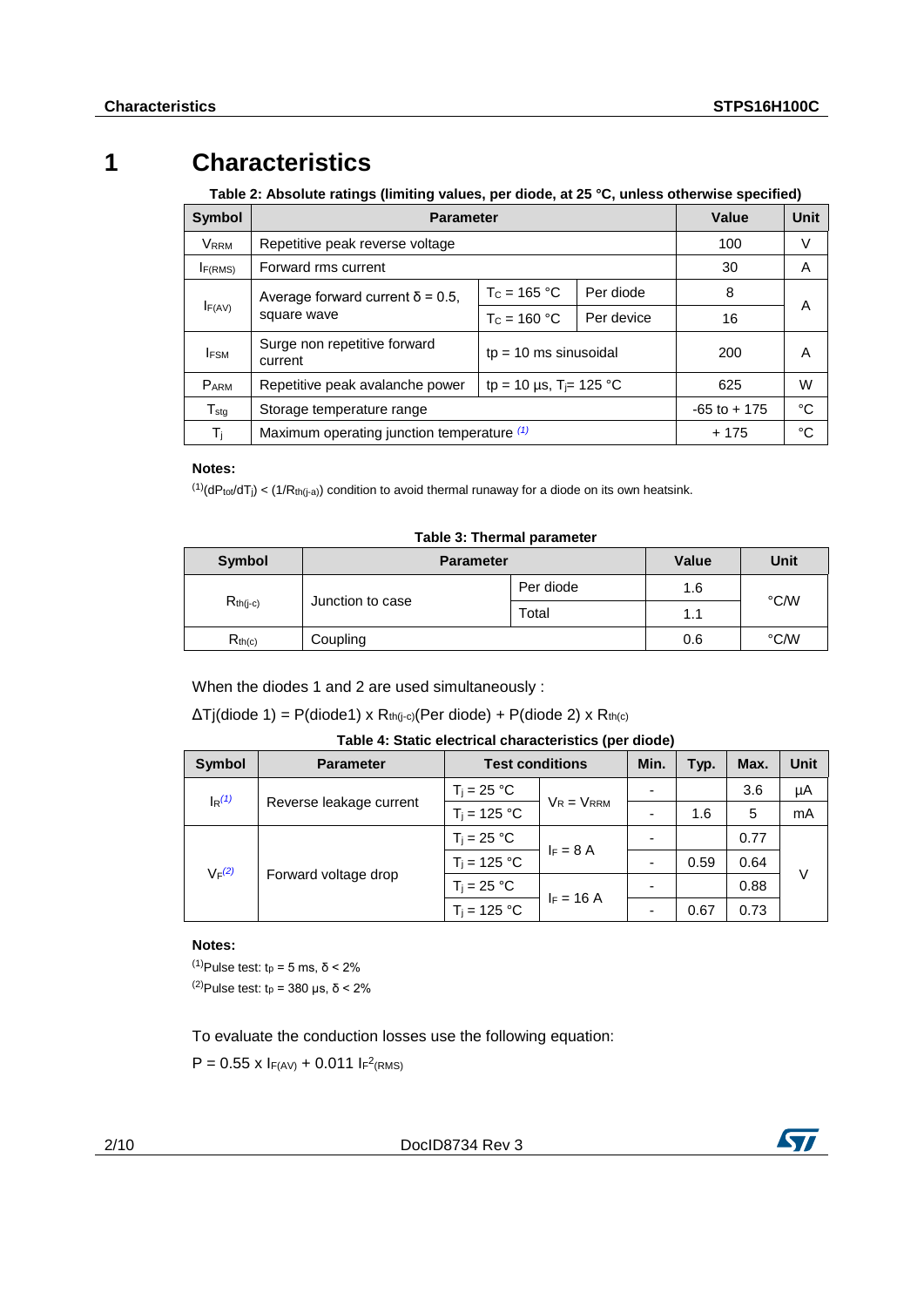







**ST**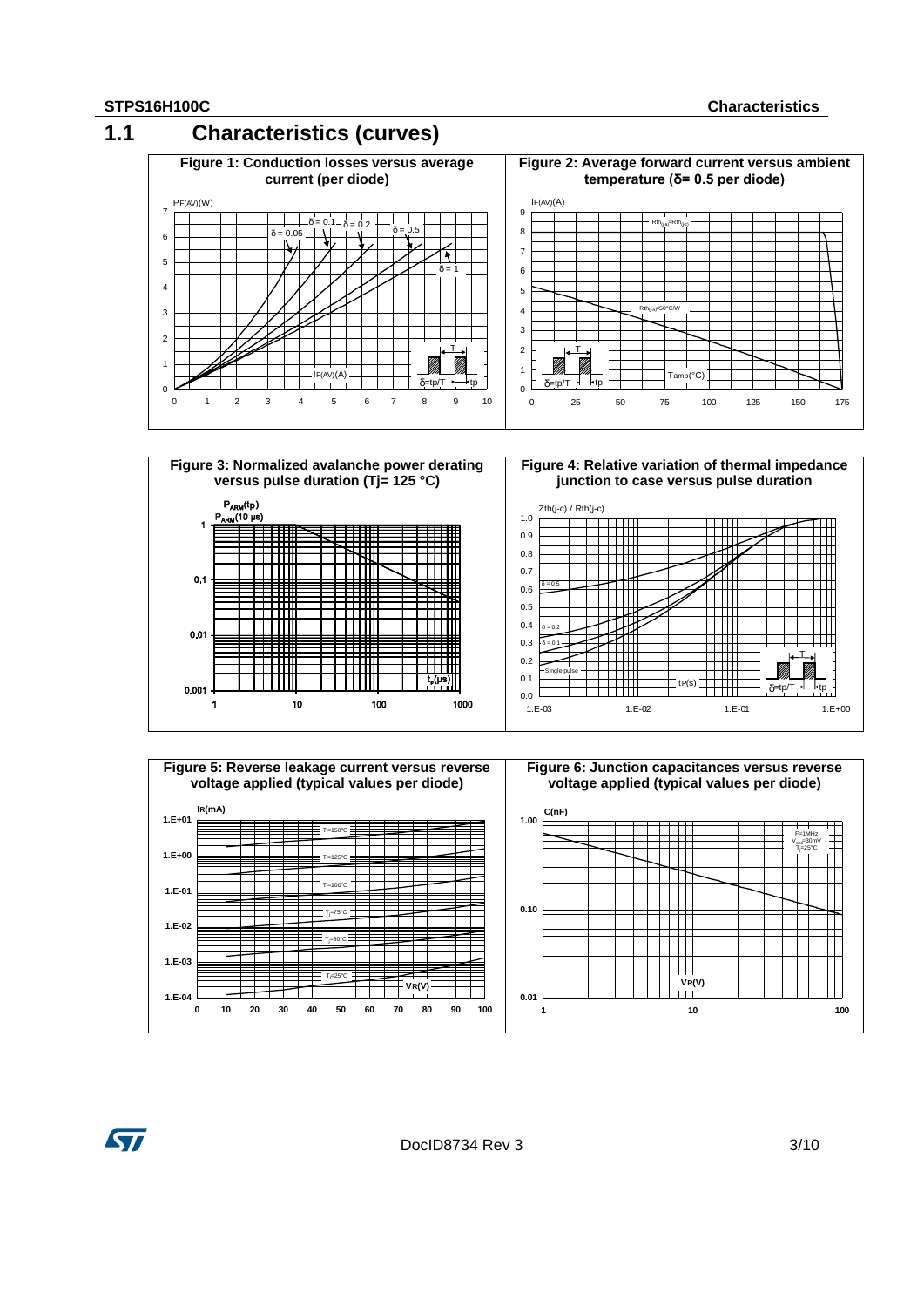#### **Characteristics STPS16H100C**



4/10 DocID8734 Rev 3

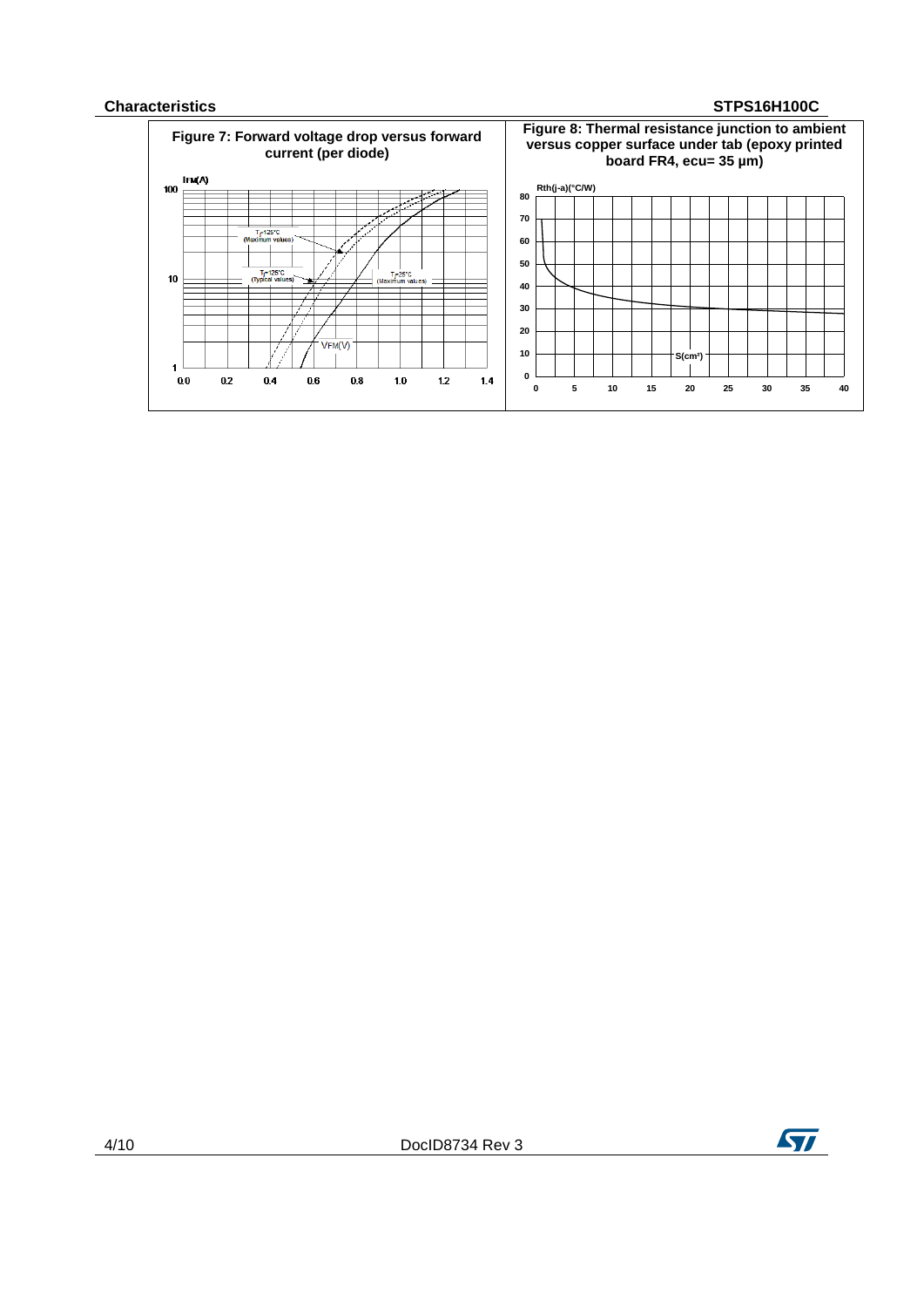### **2 Package information**

<span id="page-4-0"></span>In order to meet environmental requirements, ST offers these devices in different grades of ECOPACK® packages, depending on their level of environmental compliance. ECOPACK® specifications, grade definitions and product status are available at: *www.st.com*. ECOPACK® is an ST trademark.

- Cooling method: by conduction (C)
- Epoxy meets UL 94, V0

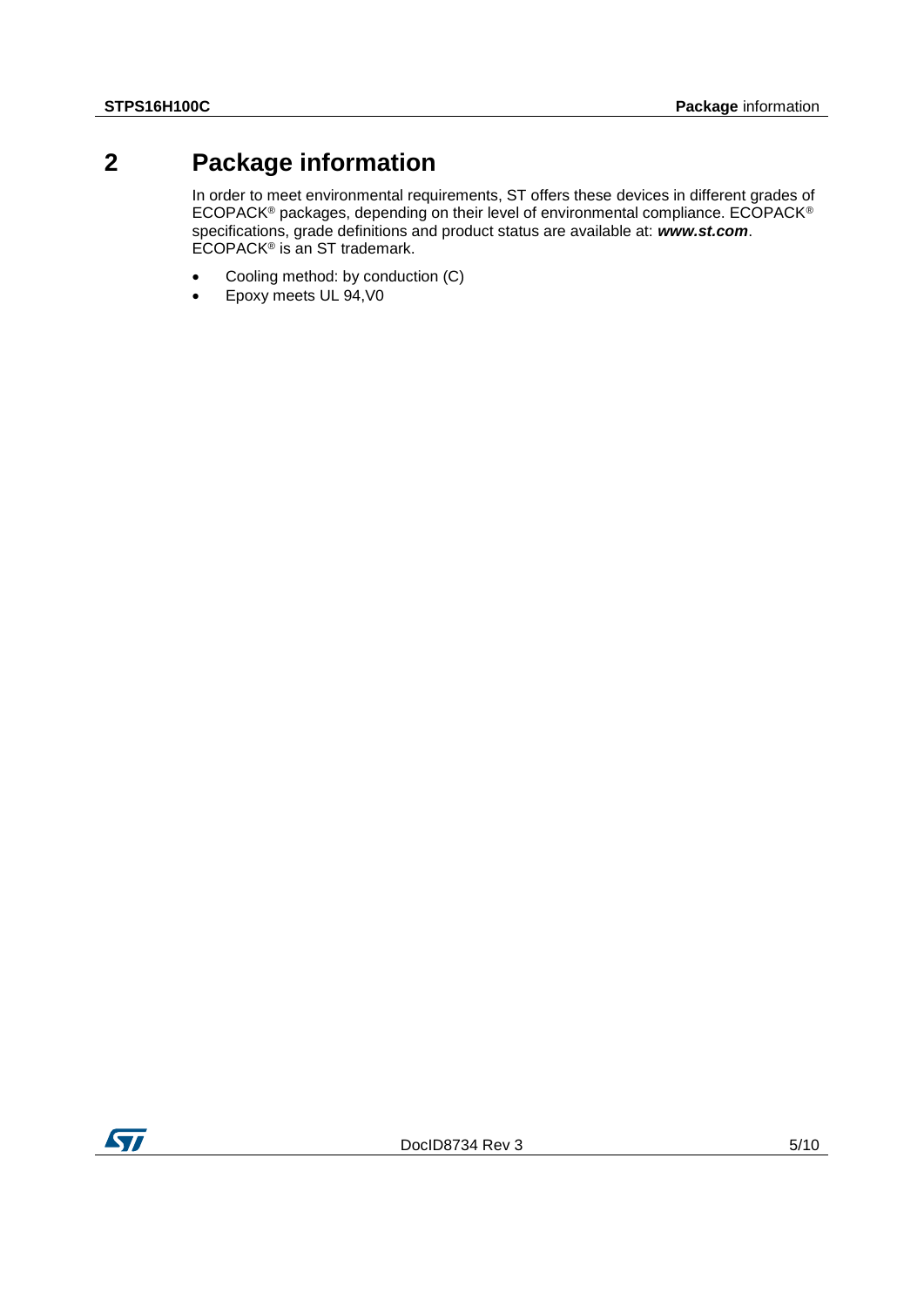### **2.1 D²PAK package information**





This package drawing may slightly differ from the physical package. However, all the specified dimensions are guaranteed.

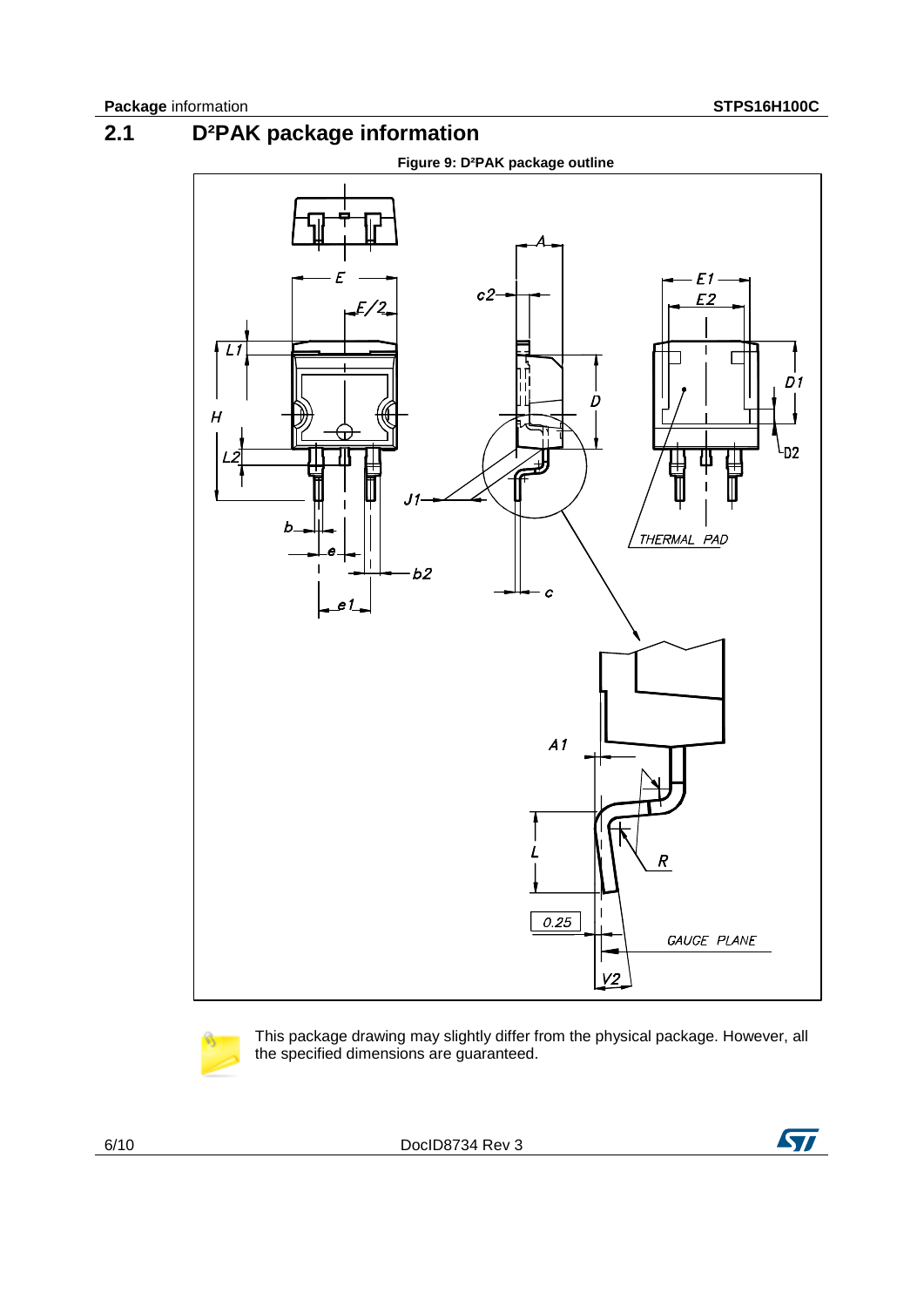#### **STPS16H100C Package** information

| Table 5: D <sup>2</sup> PAK package mechanical data |                   |                    |               |                          |  |  |  |
|-----------------------------------------------------|-------------------|--------------------|---------------|--------------------------|--|--|--|
|                                                     | <b>Dimensions</b> |                    |               |                          |  |  |  |
| Ref.                                                |                   | <b>Millimeters</b> | <b>Inches</b> |                          |  |  |  |
|                                                     | Min.              | Max.               | Min.          | Max.                     |  |  |  |
| A                                                   | 4.36              | 4.60               | 0.172         | 0.181                    |  |  |  |
| A <sub>1</sub>                                      | 0.00              | 0.25               | 0.000         | 0.010                    |  |  |  |
| $\mathsf{b}$                                        | 0.70              | 0.93               | 0.028         | 0.037                    |  |  |  |
| b <sub>2</sub>                                      | 1.14              | 1.70               | 0.045         | 0.067                    |  |  |  |
| $\mathbf{C}$                                        | 0.38              | 0.69               | 0.015         | 0.027                    |  |  |  |
| c2                                                  | 1.19              | 1.36               | 0.047         | 0.053                    |  |  |  |
| D                                                   | 8.60              | 9.35               | 0.339         | 0.368                    |  |  |  |
| D <sub>1</sub>                                      | 6.90              | 8.00               | 0.272         | 0.311                    |  |  |  |
| D <sub>2</sub>                                      | 1.10              | 1.50               | 0.043         | 0.060                    |  |  |  |
| E                                                   | 10.00             | 10.55              | 0.394         | 0.415                    |  |  |  |
| E1                                                  | 8.10              | 8.90               | 0.319         | 0.346                    |  |  |  |
| E <sub>2</sub>                                      | 6.85              | 7.25               | 0.266         | 0.282                    |  |  |  |
| e                                                   |                   | 2.54 typ.          |               | 0.100                    |  |  |  |
| e <sub>1</sub>                                      | 4.88              | 5.28               | 0.190         | 0.205                    |  |  |  |
| H                                                   | 15.00             | 15.85              | 0.591         | 0.624                    |  |  |  |
| J <sub>1</sub>                                      | 2.49              | 2.90               | 0.097         | 0.112                    |  |  |  |
| Г                                                   | 1.90              | 2.79               | 0.075         | 0.110                    |  |  |  |
| L1                                                  | 1.27              | 1.65               | 0.049         | 0.065                    |  |  |  |
| L2                                                  | 1.30              | 1.78               | 0.050         | 0.070                    |  |  |  |
| $\mathsf{R}$                                        |                   | 0.4 typ.           |               | 0.015                    |  |  |  |
| V <sub>2</sub>                                      | $0^{\circ}$       | $8^{\circ}$        | -             | $\overline{\phantom{0}}$ |  |  |  |

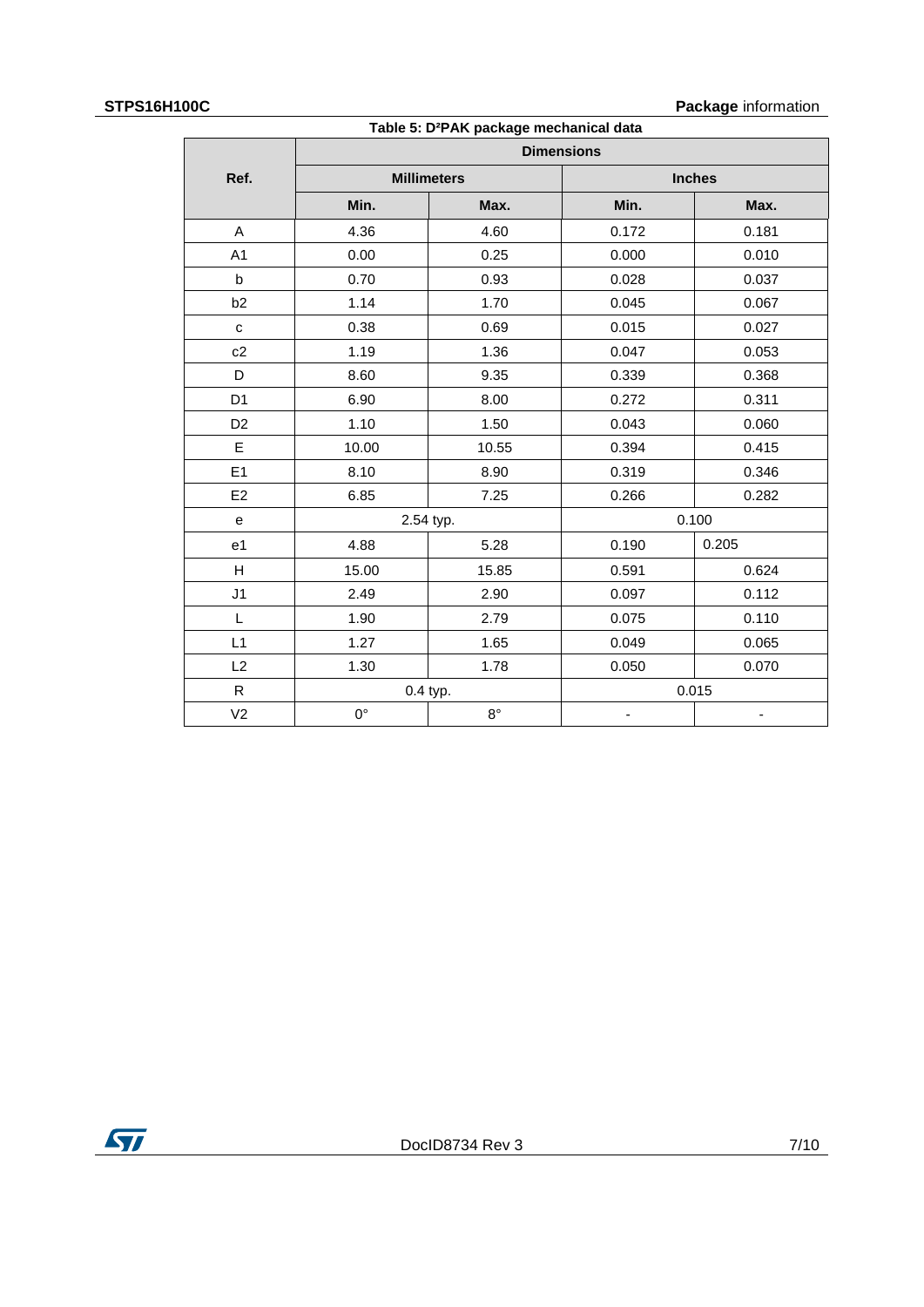

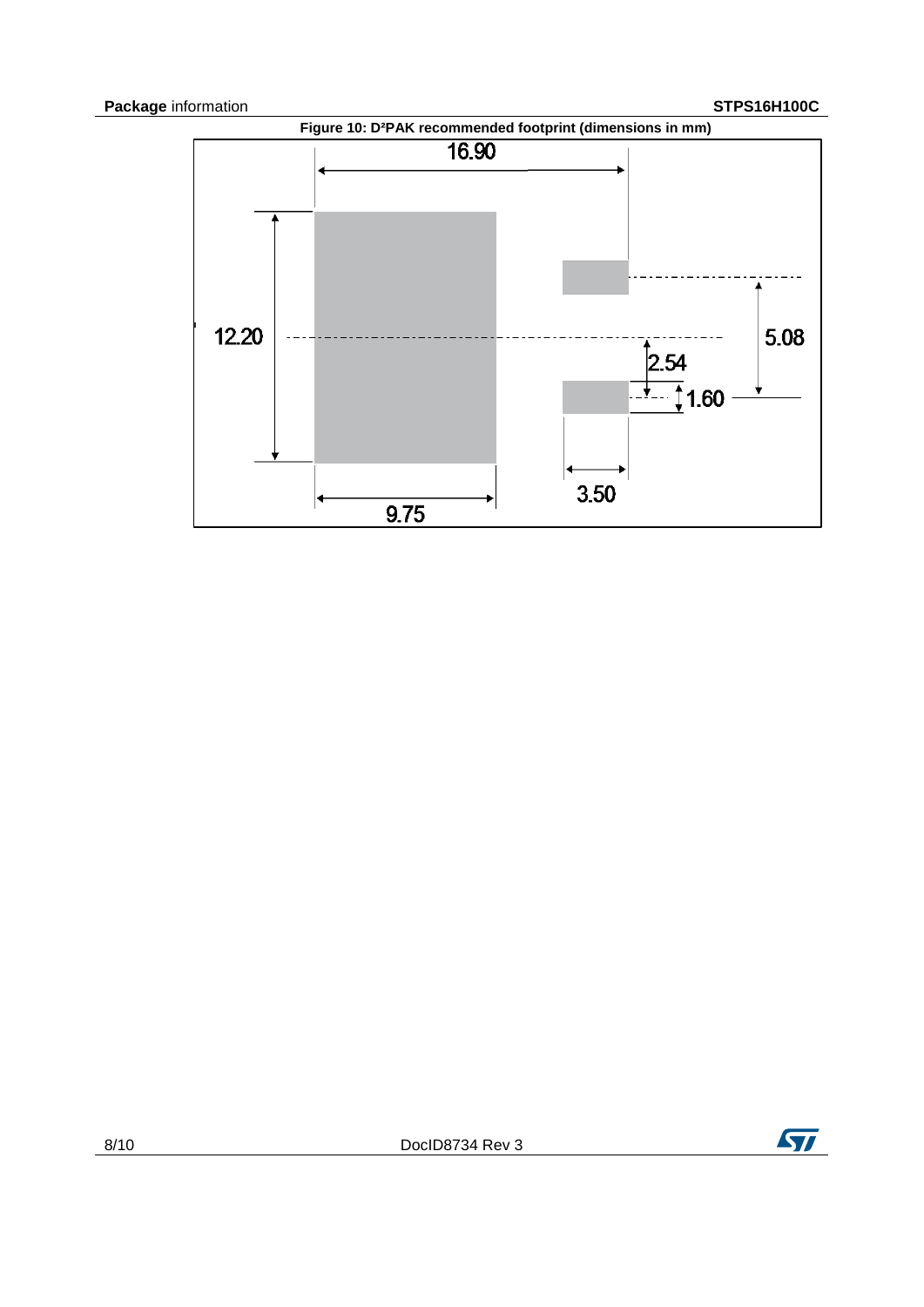## **3 Ordering information**

| Table 6: Ordering information |              |          |        |                 |               |
|-------------------------------|--------------|----------|--------|-----------------|---------------|
| Order code<br><b>Marking</b>  |              | Package  | Weight | <b>Base gtv</b> | Delivery mode |
| STPS16H100CG-TR               | STPS16H100CG | $D^2PAK$ | 1.38q  | 1000            | Tape and reel |

## **4 Revision history**

| Table 7: Document revision history |
|------------------------------------|
|------------------------------------|

| Date        | <b>Revision</b> | <b>Changes</b>                                                                                                                      |
|-------------|-----------------|-------------------------------------------------------------------------------------------------------------------------------------|
| 27-Jun-2012 |                 |                                                                                                                                     |
| 22-Apr-2015 | 3               | Updated features in cover page.<br>Minor text changes in Section 1: "Characteristics".<br>Updated Section 2: "Package information". |